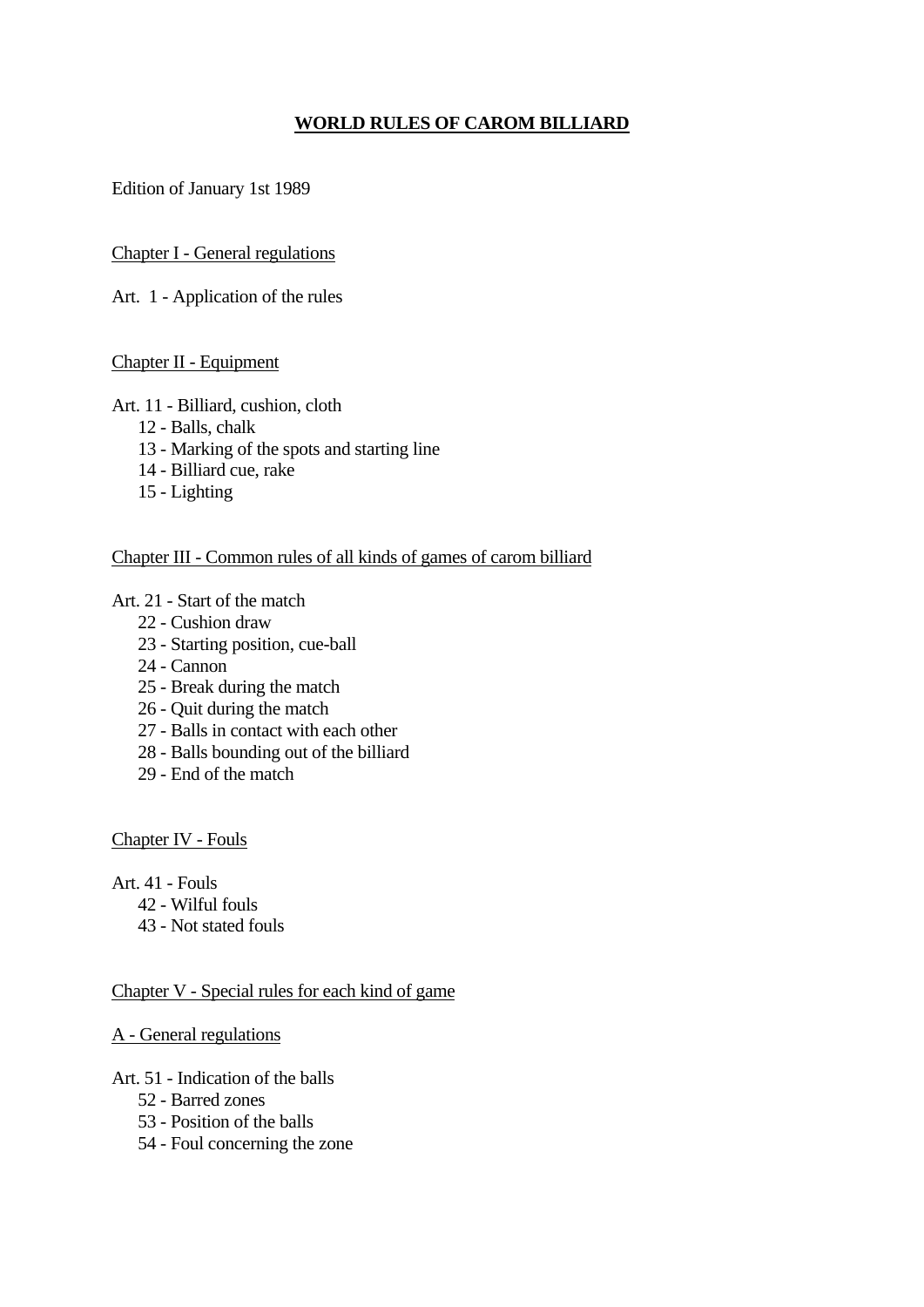B - Partie libre

Art. 61 - Definition of the game

C - Cadres

- Art. 71 Definition
	- 72 Cadres and anchors
	- 73 Cadres of 47 cm and of 71 cm with 2 strokes
	- 74 Cadre of 47 cm with 1 stroke

### D - Cushion games

Art. 81 - Definition

- 82 One cushion
- 83 Three cushions

#### Chapter VI - Final clauses

Art. 91 - Infringements

92 - Enforcement and annulment

ches in three cushions

# Appendix:

| - Paper A - marking of the mouches                                            |
|-------------------------------------------------------------------------------|
| - Paper B - drawing in of the barred zone in the partie libre                 |
| - Paper C - $\alpha$ drawing in of the cadre of 47 cm                         |
| - Paper D - drawing in of the cadre of 71 cm                                  |
| - Paper E - positions of the barred zones                                     |
| - Paper F - positions of the balls in the case of setting them up on the mou- |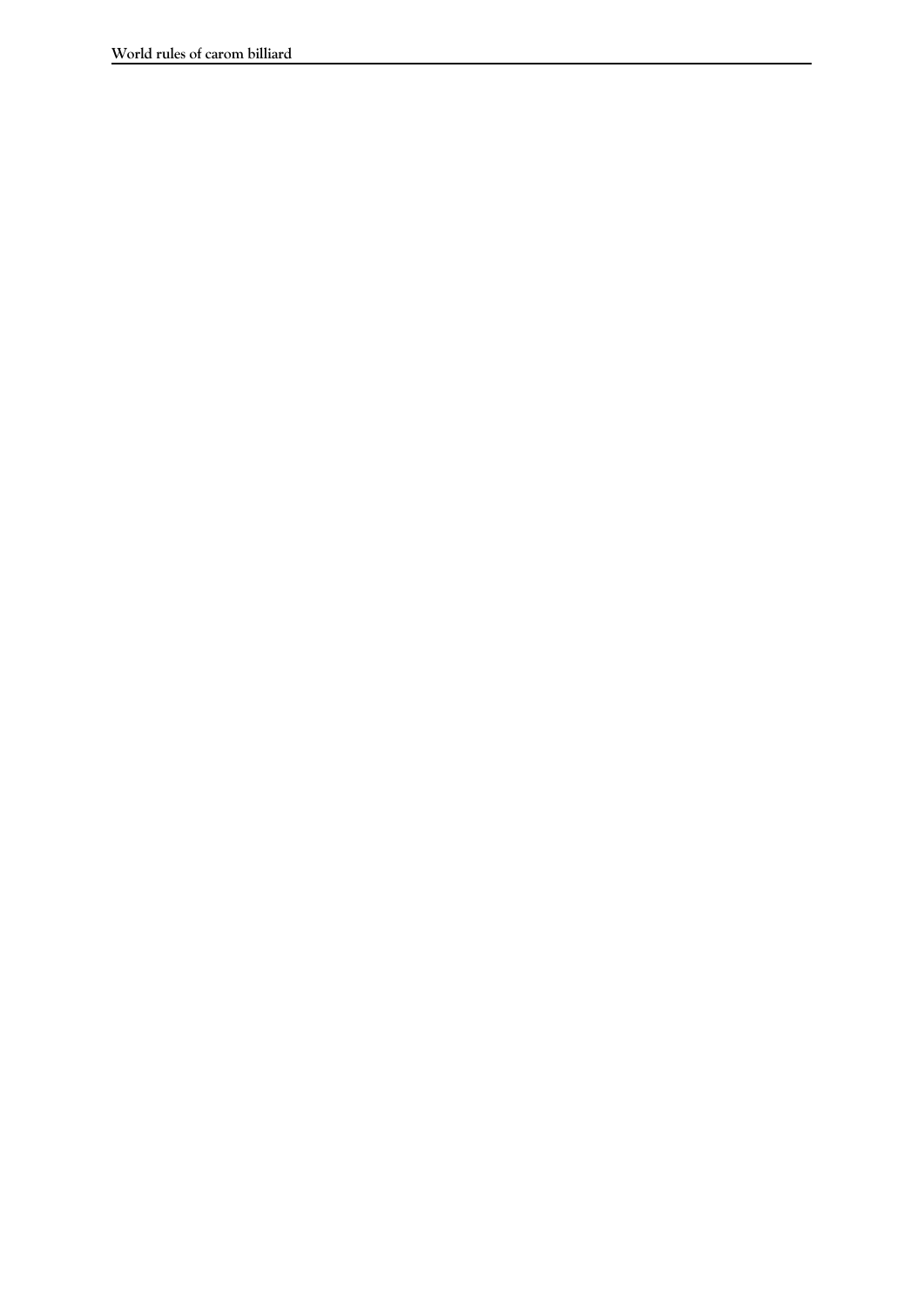# **CHAPTER I - GENERAL REGULATIONS**

Article 1 - Application of the rules

- 1. The world rules of carom billiard complete the statutes and regulations of the UMB. They are applicable at all world championships and intercontinental tournaments officially recognized by the UMB.
- 2. The cases which are not provided by the rules of the UMB or the case of force majeure will be regulated by the the official delegate of the UMB or by his substitute after consultation with the official delegate of the organizing federation and the director of the tournament.

Articles 2 to 10 - nothing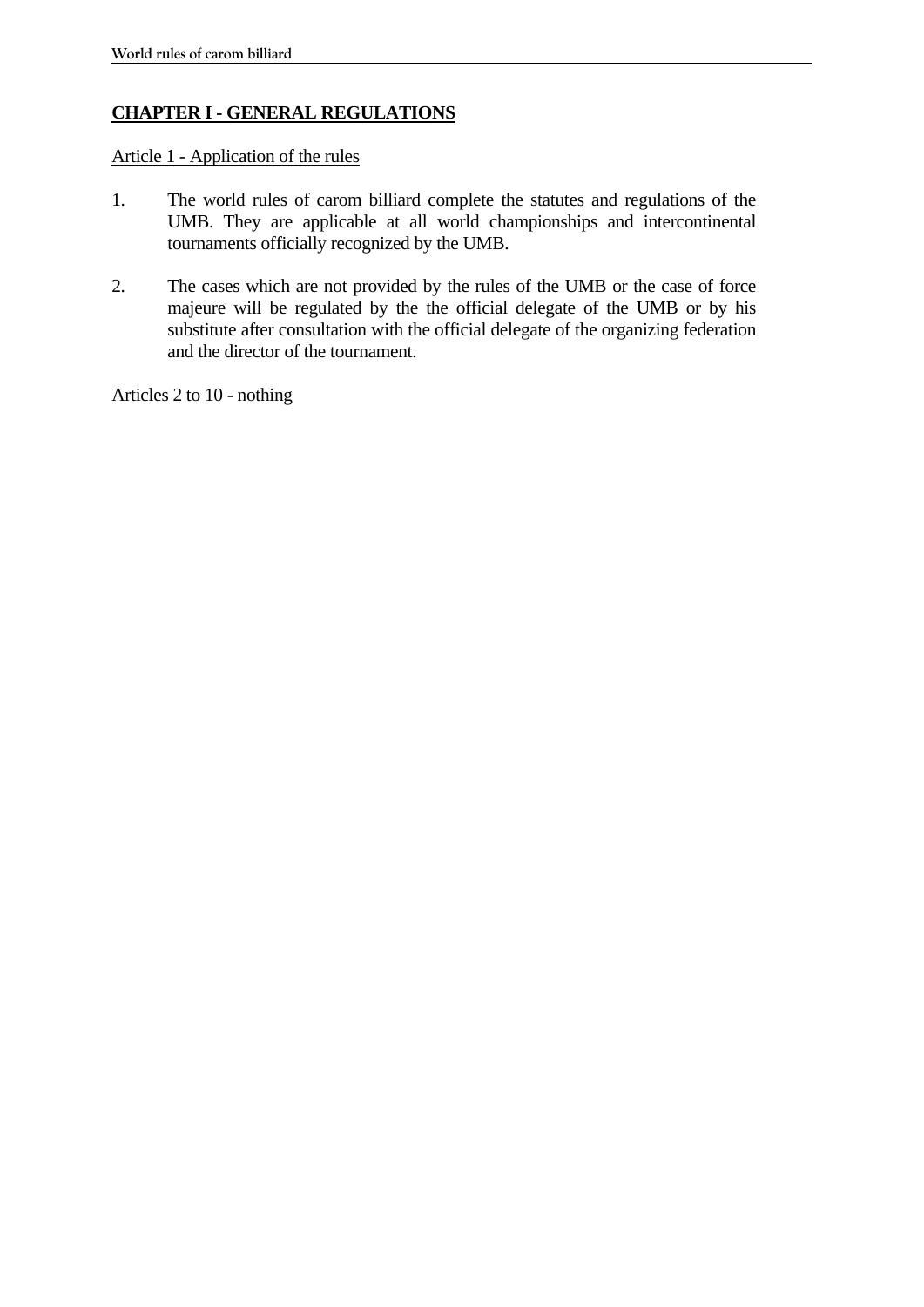# **CHAPTER II - EQUIPMENT**

#### Article 11 - Billiard, cushion, cloth

- 1. The billiard is a table which surface is rectangular, completely smooth and horizontal.
- 2. The billiard table consists of slate with a minimum thickness of 45 mm or of any other material approved by the UMB committee.
- 3. The demarcation of the playing surface is effected by setting up rubber cushions of 37 mm in height at the frontmost point of the cushion. An allowance of plus or minus 1 mm is admitted.
- 4. The size of the free playing surface is 2.84 m in length and 1.42 m in width. An allowance of plus or minus 5 mm is admitted.
- 5. The rubber cushions are fastened to the entire length of an external frame of 12.5 cm in width which surface is entirely smooth and of a homogeneous colour. An allowance of plus or minus 1 cm is admitted.

 Exclusively a quality concerning the cushions which is recognized and authorized by the UMB committee can be used.

- 6. The surface which reframes the cushions will have indelible marks fixed at regular distance corresponding with 1/8 of the length of the playing surface. Neither the mark of the producer nor any other indication will be allowed to be fastened to the surface of this frame reframing the cushions.
- 7. The cloth which covers the billiard must be new and must have a quality and colour which is admitted by the UMB committee.

 The required details are published by the committee at the end of chapter I of the world organization rules. The cloth will have to cover at most the slate and the cushions. Exclusively a quality of cloth which is recognized and authorized by the UMB committee can be used.

- 8. The hight of the billiard measured from the ground to the surface which reframes the billiard must be between 75 and 80 cm.
- 9. The billiards meant for an official tournament will be equiped with an electrical heater eliminating any humidity of the slate and of the cloth. This heater with a thermostat will be switched on since the set up of the billiards and during the whole competition in order to ensure the best possible rolling.

## Article 12 - Balls, chalk

- 1. The balls consisiting of three must be of a material and of colours admitted by the UMB committee. The required details are published by the committee at the end of chapter I of the world organization rules.
- 2. These balls are rigorously round and their diameter must be between 61 and 61.5 cm. A ball's weight must be between 205 and 220 gramms or must have another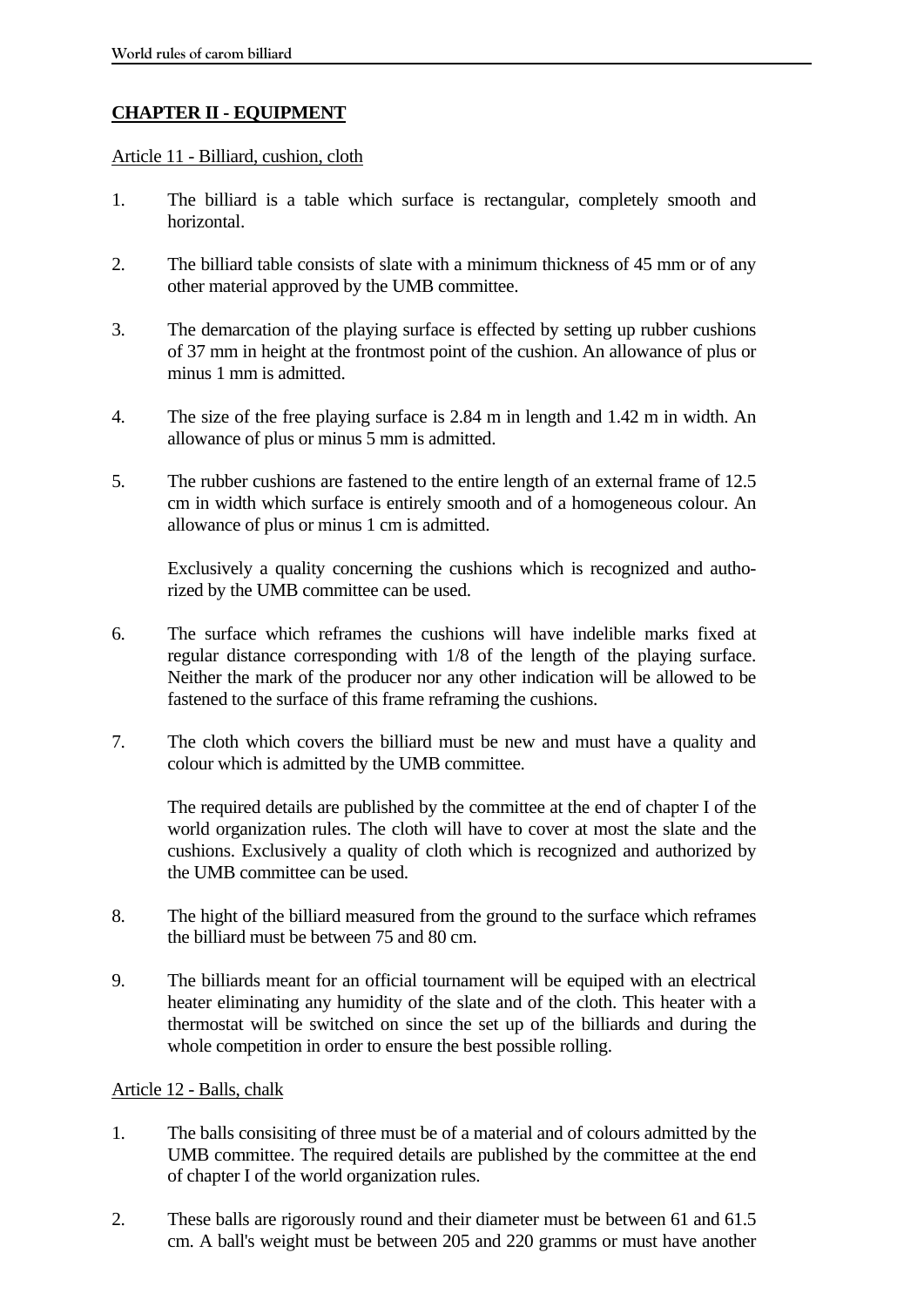weight agreed by the UMB committee. However, the difference between the heaviest and the lightest ball should not exceed two gramms.

3. The chalk should not excessively soil the surface of the game.

### Article 13 - Marking of the spots and starting line

- 1. The places which must be occupied by the balls either at the beginning of the match or in its course as soon as they stopped in contact with each other or bound out of the billiard are named "spots".
- 2. The positions of these spots will be marked by means of a cross drawn as fine as possible with chalk, in pencil or with ink. The marking by setting up small rings is forbidden.
- 3. There are five spots drawn according to the indications of paper A Marking of the mouches - of the appendix.

### Article 14 - Billiard cue, rake

- 1. The balls are set in motion by means of an equipment made of wood or any other material which is named "billiard cue". The billiard cue may consist of one single piece or may be divided into several parts. The cue must be equiped with a ring at one of its ends called "leather tip". The player is only allowed to use the "leather tip" in order to touch the ball. The player employs one or several cues of his choice and he freely determines its length, weight and diameter.
- 2. The player has the right to use a "rake", a small stick with a stock at the end made of wood or any other material determined to replace the hand in certain positions of the body which are difficult to take.

#### Article 15 - Lighting

1. The light projected onto the billiard may not be lower than 520 lux on the whole surface, the measuring instrument is put on the cloth to measure it.

 The light must not be too strong, either; in order not to blind the players. (blinding starts at 5,000 lux concerning direct view)

 The distance between the source of light and the playing surface must be at least 1 meter.

2. The hall should not be in complete nightfall, but it will have to be leghtened with at least 50 lux.

Articles 16 to 20 - nothing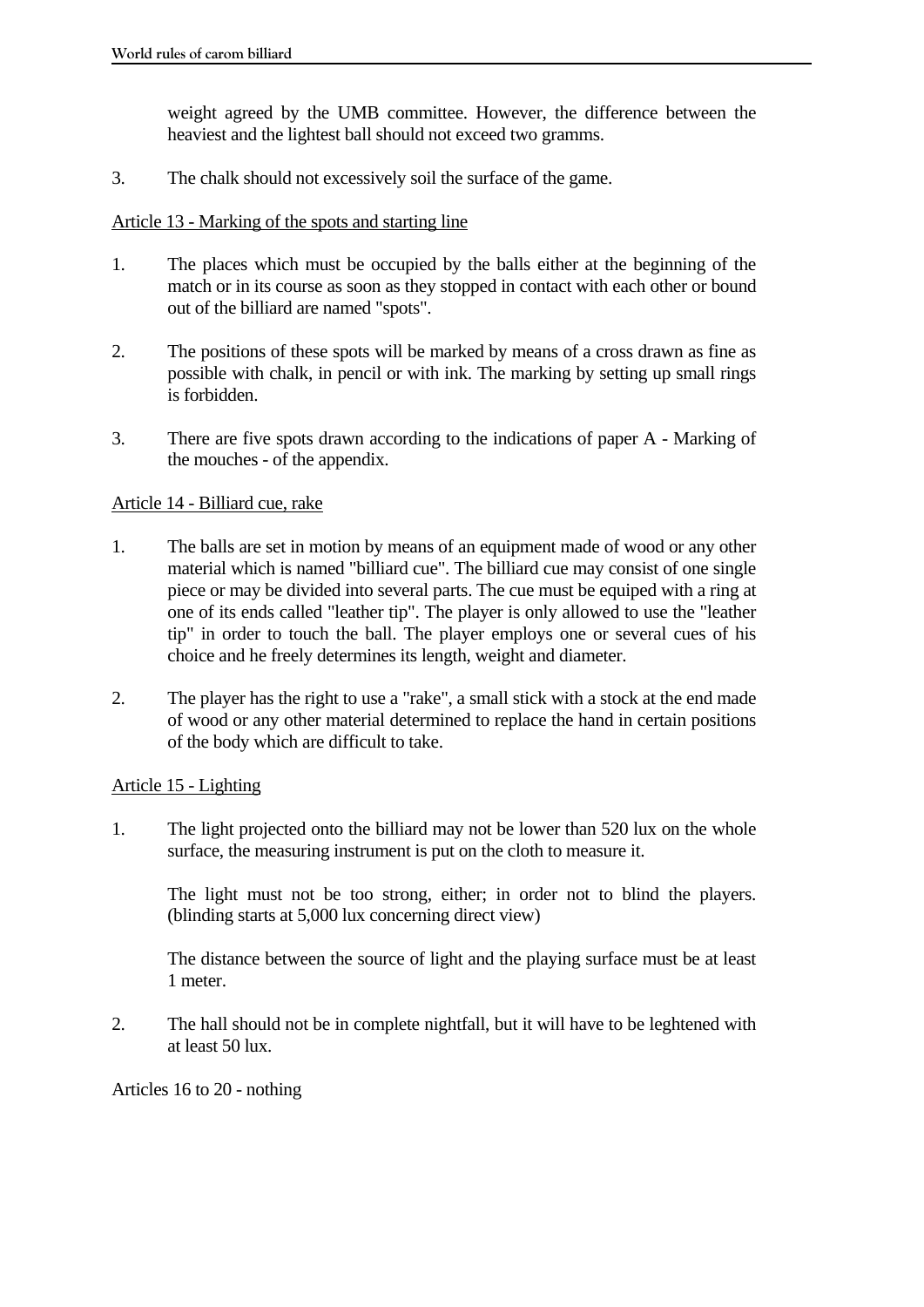# **CHAPTER III - COMMON RULES OF ALL KINDS OF GAMES OF CAROM BILLI-ARD**

### Article 21 - Beginning of the match

 The match starts as soon as the referee has placed the balls for the execution of the starting stroke.

### Article 22 - Cushion draw

1. The referee places the two white balls on the starting line, on both sides of the line of the three starting spots approximately 30 cm from each long cushion and the red ball on the top spot.

 As far as the cushion draw is concerned the referee places the spot or yellow ball on the left side and the other white ball on the right side. If the two players insist on playing with the same ball the referee will draw lots.

- 2. The players draw the beginning at the top cushion. The two white balls must be in motion before one of them reaches the top cushion. If this is not the case the draw will be repeated. The player who causes two times such a repetition loses the choice to begin. It is not admitted to effect the cushion draw by a stand-in.
- 3. If the balls have touched each other on their way the faulty player (outside his half of the billiard) will lose the choice to begin.
- 4. If the white balls have touched each other on their way and if it is impossible to determine the faulty player or if the balls are at rest at the same distance from the bottom cushion the referee arranges that the cushion draw will be repeated.
- 5. If the ball of a player touches the red ball the faulty player will lose the choice to begin.
- 6. The player whose ball stops nearest to the bottom cushion has the choice to start the match.

## Article 23 - Starting position, cue-ball

- 1. The balls are set up by the arbiter:
	- a) the red ball on the top spot
	- b) the white ball of the partner on the bottom spot
	- c) the second white ball that of the player any way the player wants on one of the two starting spots.
- 2. The player who starts the first inning of a match plays with the white ball if there are two white balls (whereby one is spot) or if there are balls of three colours.
- 3. The starting cannon must be played by direct attack on the red ball.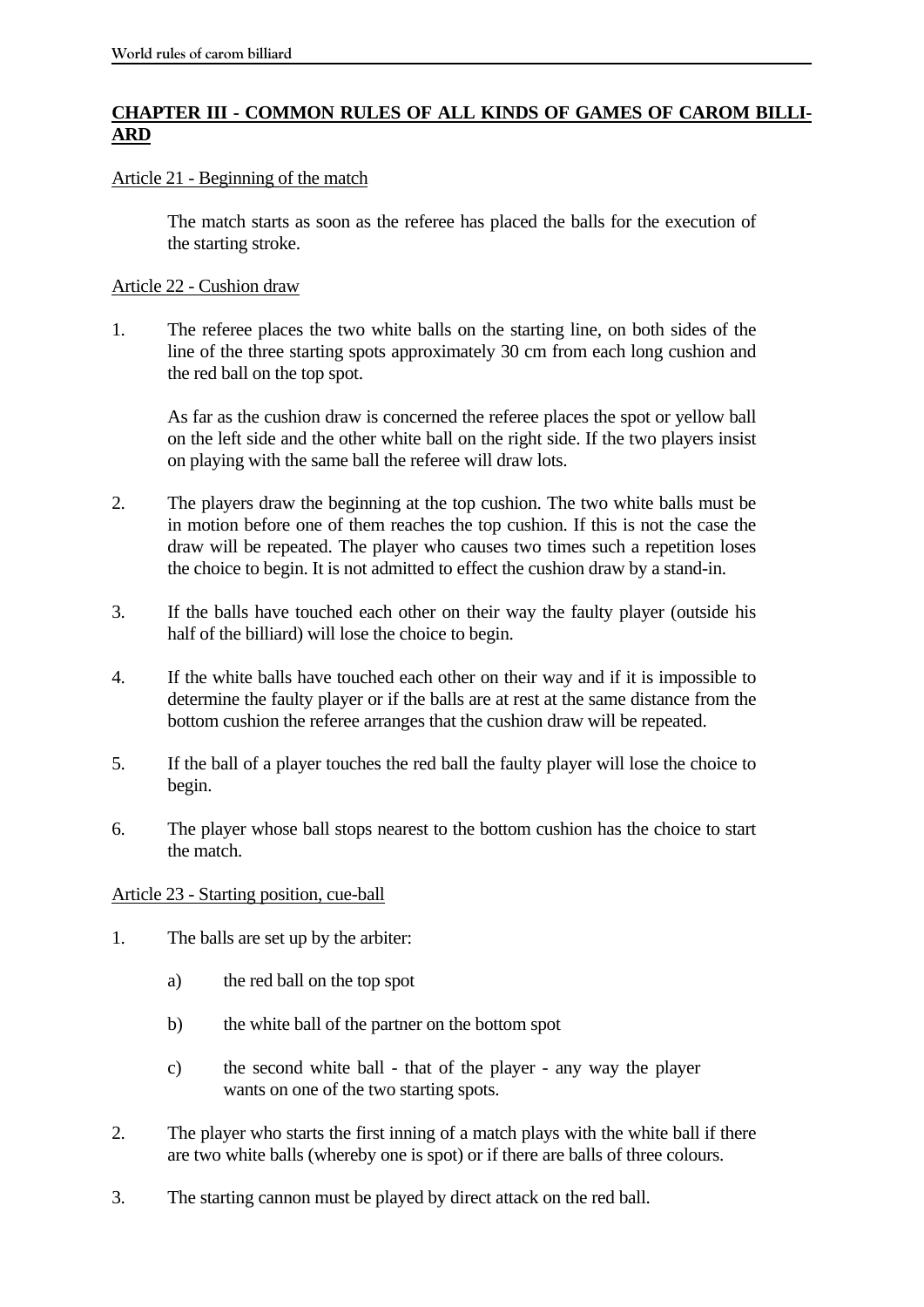4. In the case of a match with sets there is an alteration of the players concerning the beginning of the matches regardless of the number of sets. The players keep the same ball for the entirety of the match.

### Article 24 - Cannon

- 1. The goal of the game consists of making as many cannons as possible within the limit of the distance of the match.
- 2. A cannon is made as soon as the cue-ball set into motion by the stroke of the cue comes into contact with the two other balls.
- 3. A cannon is valid if the three balls are at rest, if the player does not commit a fault and if he respects the conditions imposed by the affected kind of game.
- 4. Each cannon counts one point.
- 5. If the referee announces that a cannon is valid the player will not have to quit. If the cannon is not effected the referee indicates - if he thinks that it is necessary - "missed" and the player has to quit.

### Article 25 - Break during the match

A break of 5 minutes is made at the middle of the match.

The middle of the match is at the moment where a player reaches or exceeds half of the distance determined for the kinds of game or disciplines of individual competitions at the end of his inning. This regulation is not valid for the biathlon. As far as the triathlon is concerned the break is made before playing the last discipline.

However, the break will only be made if the match lasts at least 45 minutes as far as a player reaches half of the distance and if at that moment he does not reach 3/4 of the distance.

On the occasion of the break the referee can possibly be changed.

In the case of a match with set the break is made as follows:

- in a match best of 3 sets after the 2nd set:
- in a match best of 5 sets after the 2nd and/or after the 4th set.

## Article 26 - Quit during the match

- 1. A player who quits his place during the match without being authorized by the referee loses the match by this gesture. The case of force majeure occuring during the championship will have to be assessed by the official delegate of the UMB or by his substitute.
- 2. Each player who refuses to continue the match after the referee's demand will be excluded from the championship.

#### Article 27 - Balls in contact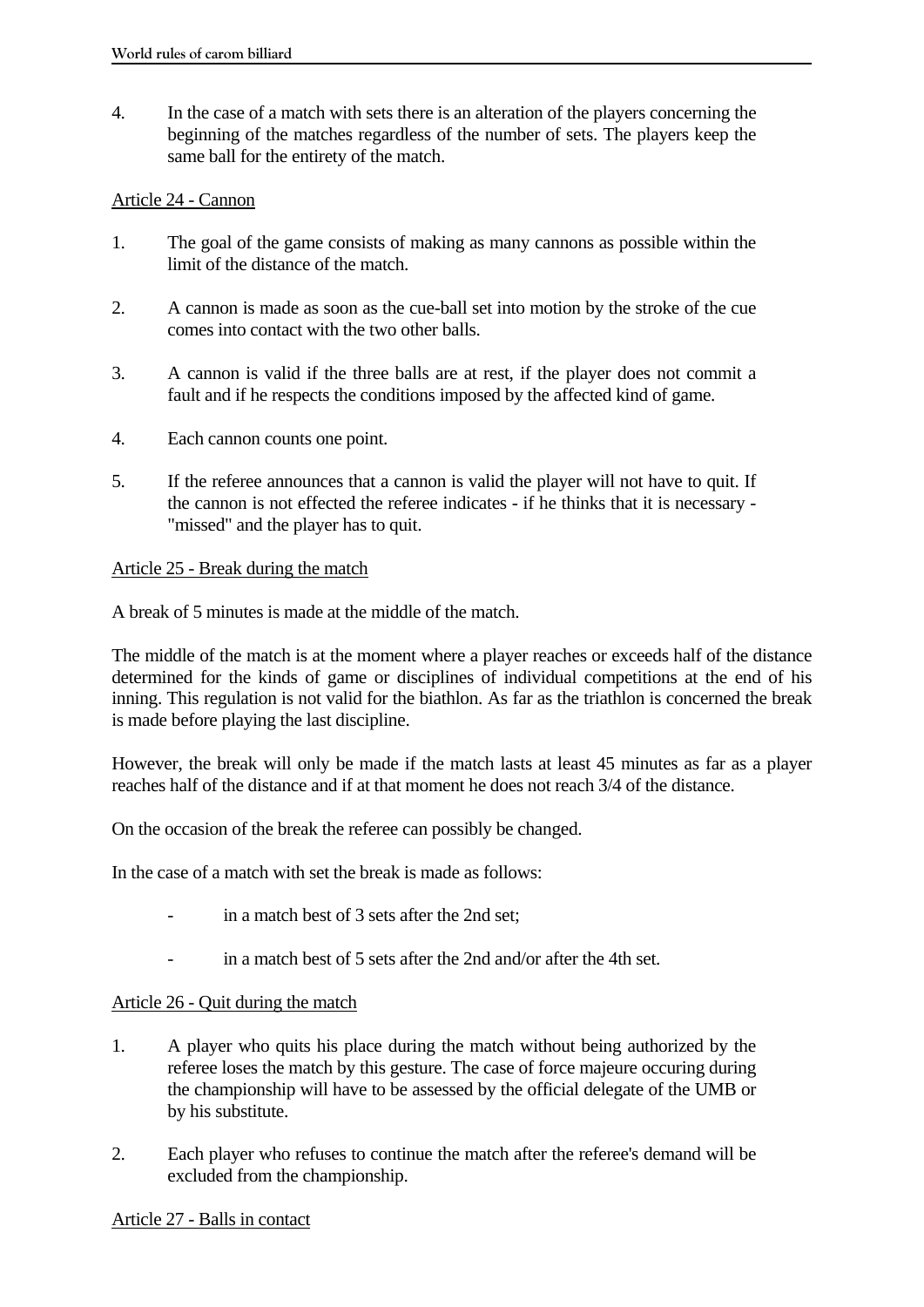- 1. As soon as the cue-ball comes into contact with one of the two or with the two other balls the rights of the player concerning all kinds of game, except the partie libre for which the renewed placingon the starting point is obligatory, are the following:
	- a) either to demand that the referee places them once again on the spots;
	- b) or to play with the ball which is not in contact or to play the cushion beforehand;
	- c) or to play the detached massé but on condition of not setting into motion the ball being in contact. In this last case the player may cannon first the ball which was in contact. It is not a foul if the ball in contact solely moves on account of the fact that it loses the hold which it possibly got by means of the cue-ball.
- 2. As soon as the cue-ball comes into contact with a cushion the player does not have the right to play directly this cushion.
- 3. In the case of a renewed placing on the spots the balls will be placed by the referee in the following way:
	- a) concerning the partie libre, the cadre disciplines and one cushion: all three at the initial starting position;
	- b) concerning three cushions, only the balls being in contact are once again placed on the spots:
		- the red ball on the top spot
		- the white ball of the player who wants to play, on the central spot of the starting line
		- the white ball of the opponent on the spot in the middle of the billiard
		- if the corresponding spot is occupied or hidden the ball will be placed on the spot corresponding to the ball which occupies or hides the spot. (paper F)

## Article 28 - Balls bounding out of the billiard

- 1. As soon as one or several balls bound out of the billiard the renewed placing on the spots will be effected by the referee as follows:
	- a) all three balls at the initial starting position concerning the partie libre, the cadre disciplines and one cushion
	- b) concerning three cushions only the ball or the balls bounding out of the billiard are once again placed on the spots according to the regulations of article 27.3 b) and not at the initial starting position.
- 2. A ball is considered to be bounding out of the biliard as soon as it falls out of the frame or as soon as it touches the material of the frame.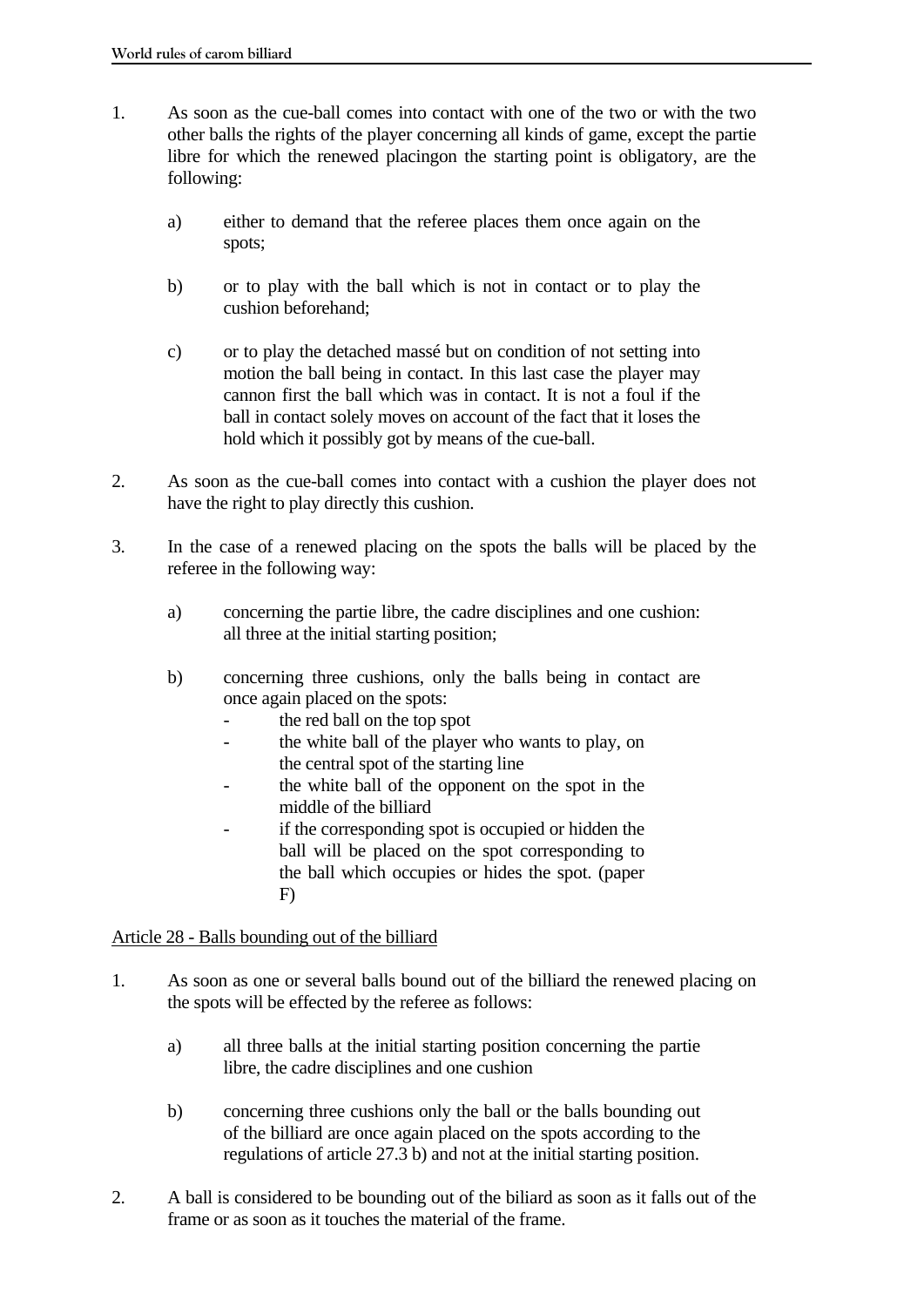### Article 29 - End of the match

- 1. A match consists of a certain number of cannons (distance of the game) which must be effected. This number varies according to the kind of game and is determined by the committee.
- 2. Each started match must be played up to the last point. A match is finished as soon as the referee announces "good" the last point even if one states after the stroke, that the player did not effect the number of required points.
- 3. The committee determines whether the matches are played with or without an even number of innings.
- 4. If the match is played with an even number of innings the opponent will have the right to level with the number of innings by placing on the spots the balls which are placed at the initial starting position as soon as the last point of the match will have been effected by the player who has one additional inning than his opponent. If the number of points, the limit of the match, is also reached by the second player it is a match which ended in a draw.
- 5. In the case of a match with sets the following regulations are also applicable:
	- a) As soon as one of the players has reached the determined number of points the set is finished and he is the winner. If it is the player having executed the starting stroke who finishes his opponent will not play the inning.
	- b) As soon as one of the players has reached the necessary number of sets he is the winner of the match and it is immediately interrupted.

Articles 30 to 40 - nothing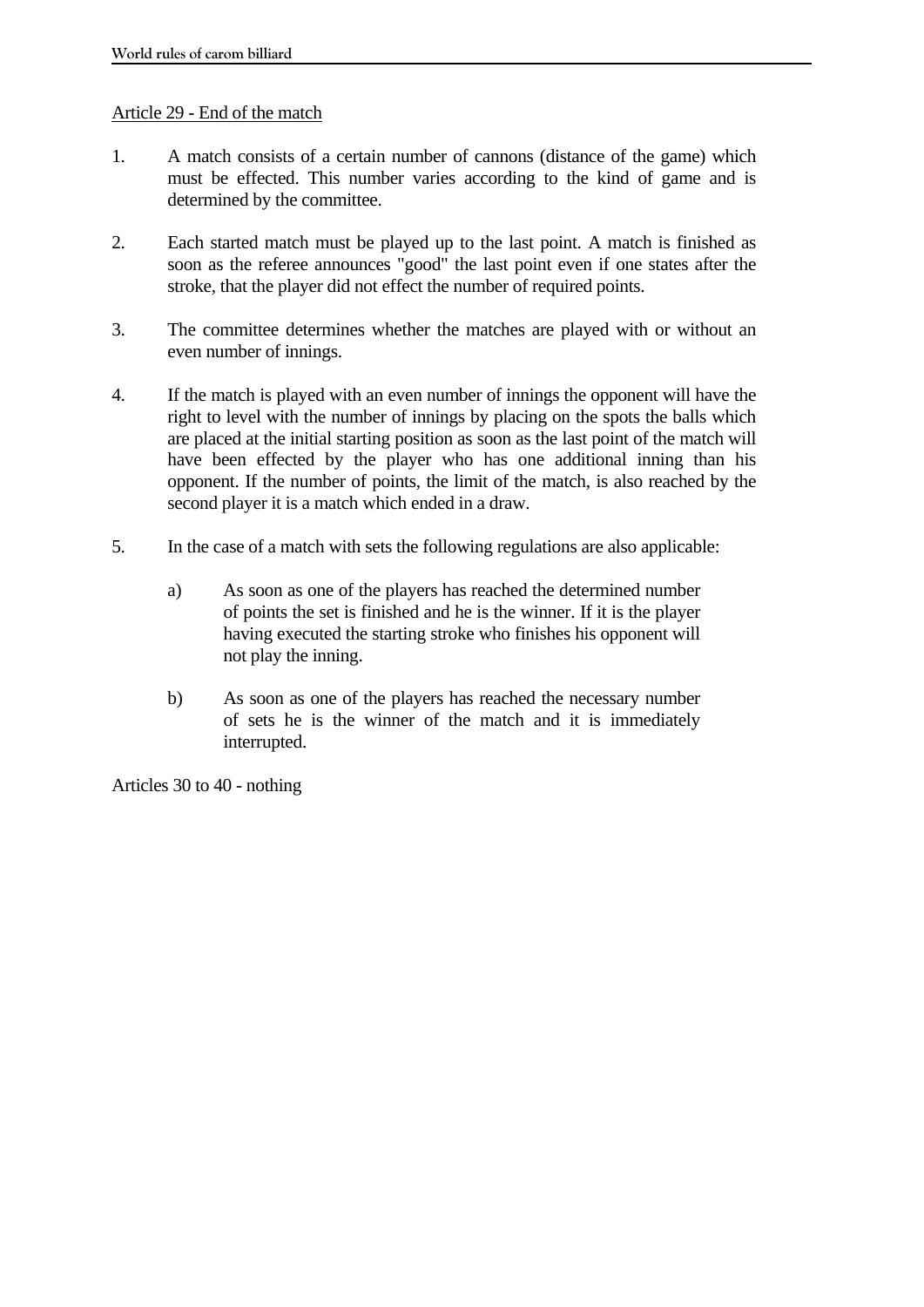## **CHAPTER IV - FOULS**

#### Article 41 - Fouls

There is a foul and one has to quit:

- 1. If during the execution of the stroke one or several balls bound out of the billiard (indicated by "balls outside");
- 2. If the player plays before the three balls are at rest (indicated by "balls in motion");
- 3. If the player uses antoher part of the cue than the leather tip in order to play (indicated by "leather tip");
- 4. If the player, except the attack of his ball in order to execute the stroke, touches any of the balls with part of the cue, with the hand or with any other object (indicated by "touched");

In such a case the touched ball remains at the place which he occupies.

- 5. If the player touches or shifts a ball in order to remove a strange object which is attached to it instead of demanding that the arbiter does it (indicated by "touched");
- 6. If the player shifts a ball by means of a direct or indirect contact without the shifting being the direct consequence of the execution of the stroke (indicated by "touched");
- 7. If the player pushes through (indicated by "pushed through"). There is a pushing through:
	- a) as soon as the leather tip comes several times into contact with the ball set in motion;
	- b) as soon as the leather tip is still in contact with the cue-ball at the moment where it touches the second ball;
	- c) as soon as the leather tip is still in contact with the cue-ball at the moment where it touches the cushion;
- 8. If the player plays directly with the cue-ball the cushion with which it would be in contact, without having detached it by means of a detached massé stroke in advance (indicated by "ball in contact);
- 9. If at the moment where the player touches his ball he does not touch the floor with at least one foot (indicated by "foot not on the floor");

The use of special shoes is not admitted.

10. If the player draws visible marking points on the playing surface, on the cushion or on the frame (indicated by "marked");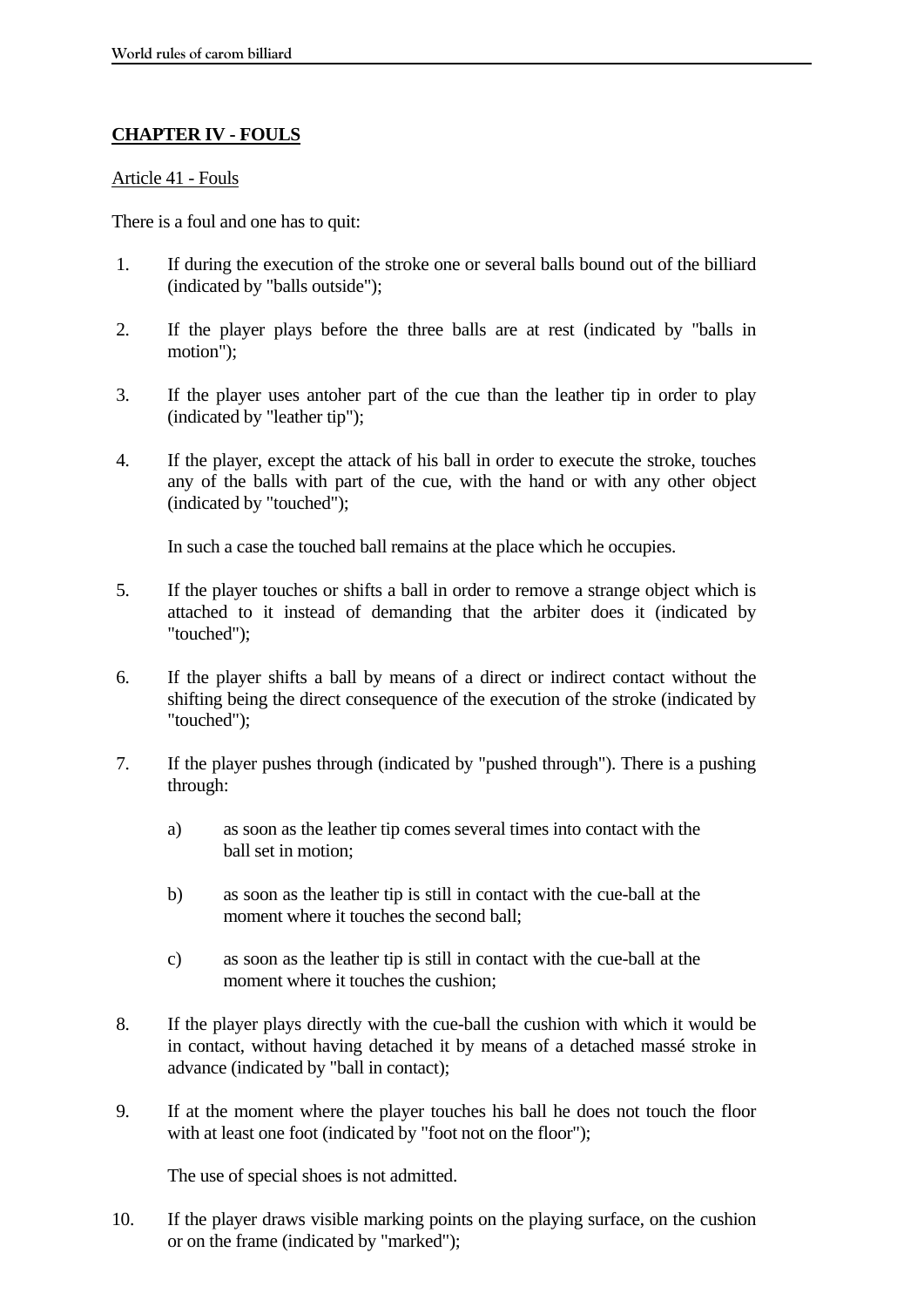- 11. If during the inning or in the course of a serie the referee states that the player does not play with his ball (indicated by "wrong ball");
- 12. If the player does not respect the particluar rules of the various kinds of game (indicated according to the rules);
- 13. If in spite of the demand of the referee the player does not play within the appointed period of time (indicated by "not played").

### Article 42 - Wilful fouls

If the foul defined by article 41.6 is wilfully committed the innocent player whose turn arrives may demand that the referee once again places the ball or the balls as exactly as possible at the positions which they occupied before the incident if he thinks that this position would be more favourable for him.

### Article 43 - Not stated fouls

- 1. If a cannon is made after a foul having been committed which has not been stated the cannon is retained and the player must not quit.
- 2. Each fault committed by a third person, including the referee which causes compulsory shifting of the balls is not ascribed to the player. In this case the balls are once again placed by the referee as exactly as possible at the position which they occupied or would have occupied.

Articles 44 to 50 - nothing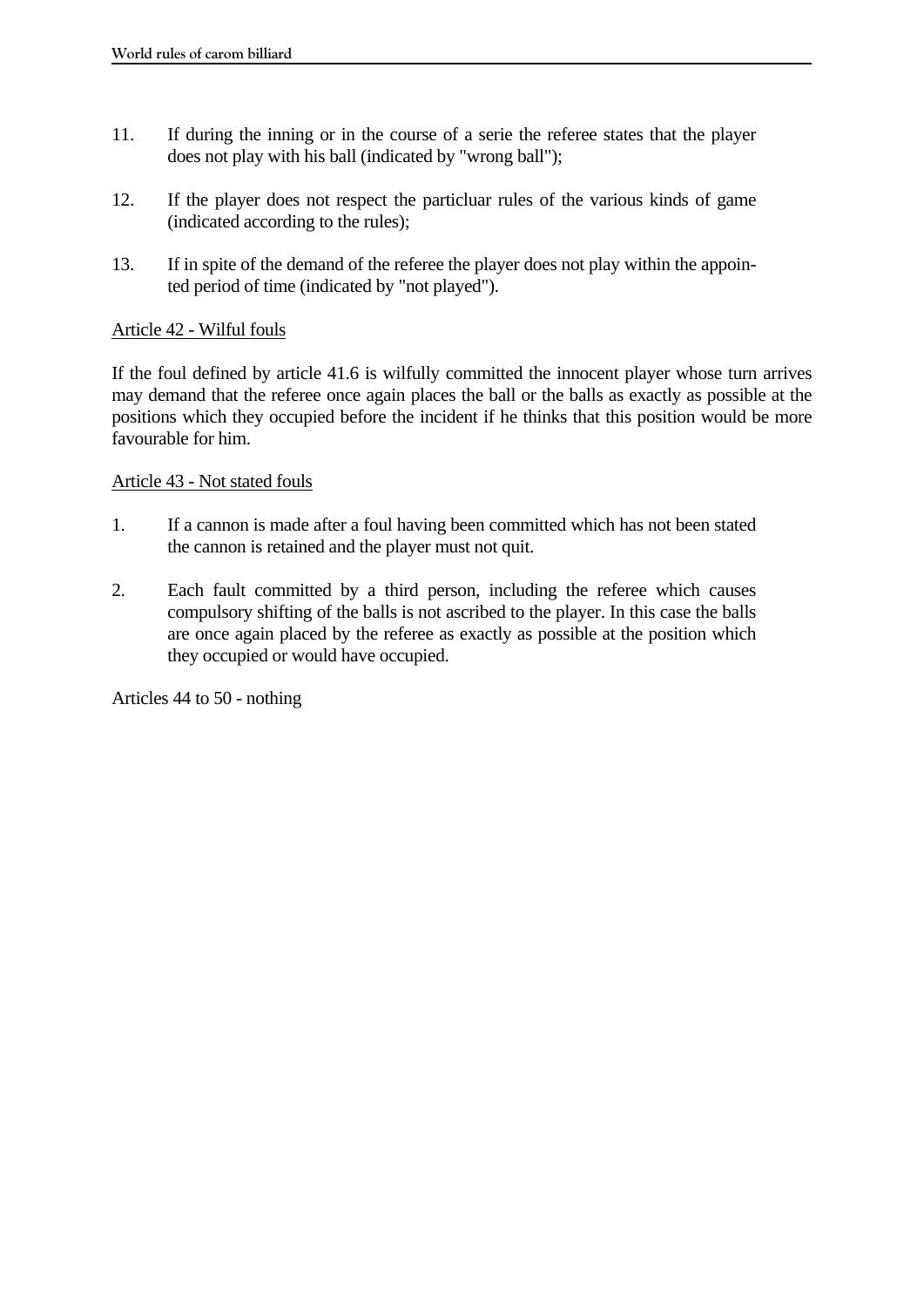# **CHAPTER V - SPECIAL RULES FOR EACH KIND OF GAME**

### A - General regulations

### Article 51 - Indication of the balls

One distinguishes between the cue-ball on the one hand and the two other balls called objectballs on the other hand.

### Article 52 - Barred zones

- 1. The number and the area of barred zones are determined by the congress. These zones are delimited by lines drawn as fine as possible with chalk, in pencil or with ink. (paper B)
- 2. Within each of these barred zones the player will only be allowed to execute the authorized number of cannons in the course of his serie which means that he must force the two opposing balls to leave the zone in which they are, by means of the determined stroke.

### Article 53 - Position of the balls

(paper E)

1. The position "come in" is reached:

 when the object-balls are at rest in the same zone while before the stroke of the cue they were in another zone or in two different zones or in this same zone but that one or both of the object-balls were leaving in order to integrate this zone once again (indicated by "come in").

- 2. The position "in there" is reached:
	- a) when a cannon is made after the position "come in" without one of the object-balls leaving the zone (indicated by "in there");
	- b) concerning cadre with one stroke on the same condition mentioned in point a) above but indicated by "in there" instead of "come in".
- 3. The position "astride" is reached:

 when the two object-balls are at rest near a line of the zone but each of them in a different zone (indicated by "astride").

- 4. The object-ball exactly placed on the line of the zone is considered to be disadvantageous for the player.
- 5. One or the two object-balls are able to integrate once again and immediately the zone which they leave in such a way that they form once again the position "come in" or "in there".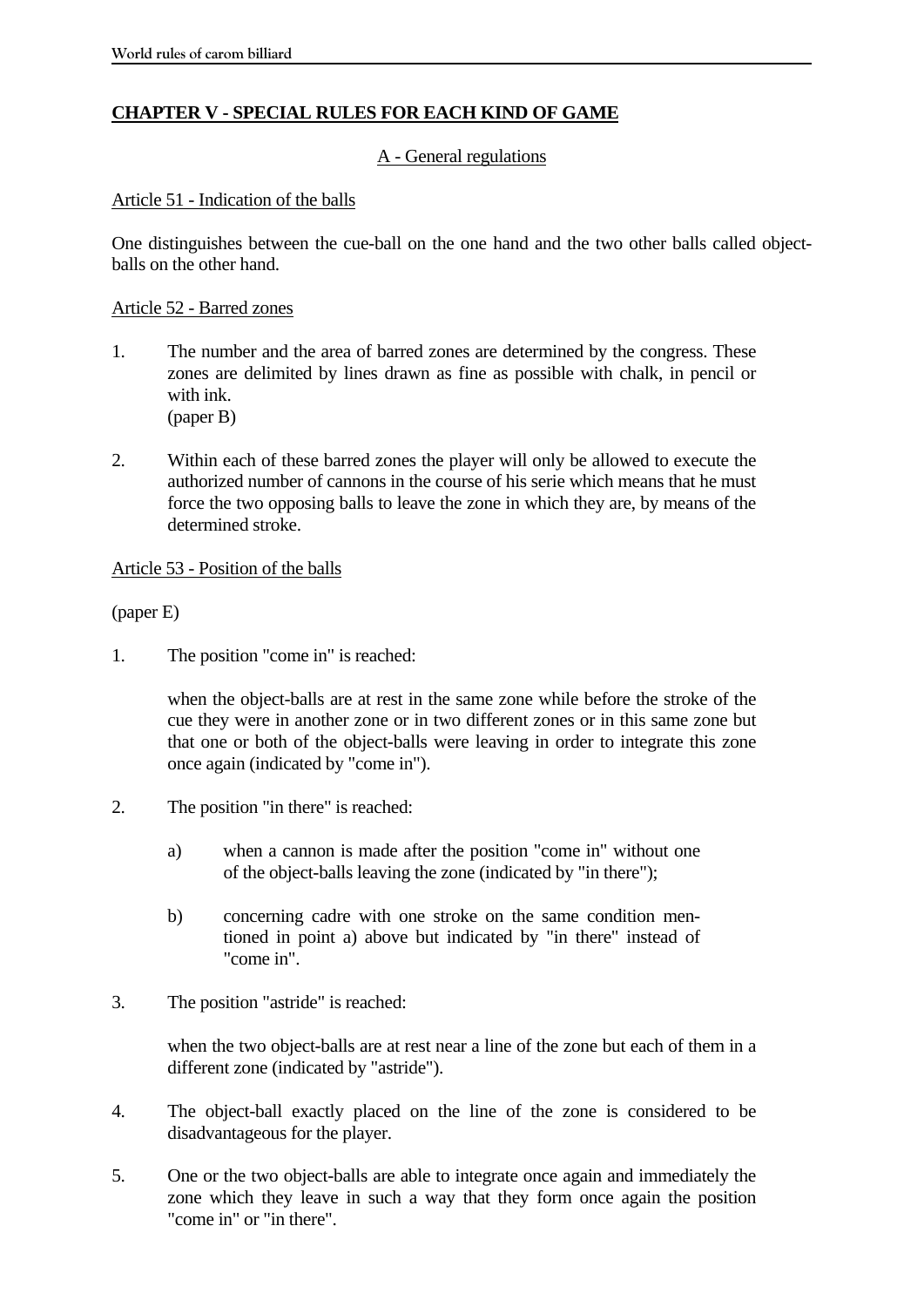6. The position relating to cadre is represented before it gets into the anchor. If the two positions are the same the announcement will only be effected once followed by "everywhere".

## Article 54 - Foul concerning the zone

As soon as a carom is effected by leaving the position "in there" and as soon as no object- ball leaves the zone there will be a foul (indicated by "remaining in there").

Articles 55 to 60 - nothing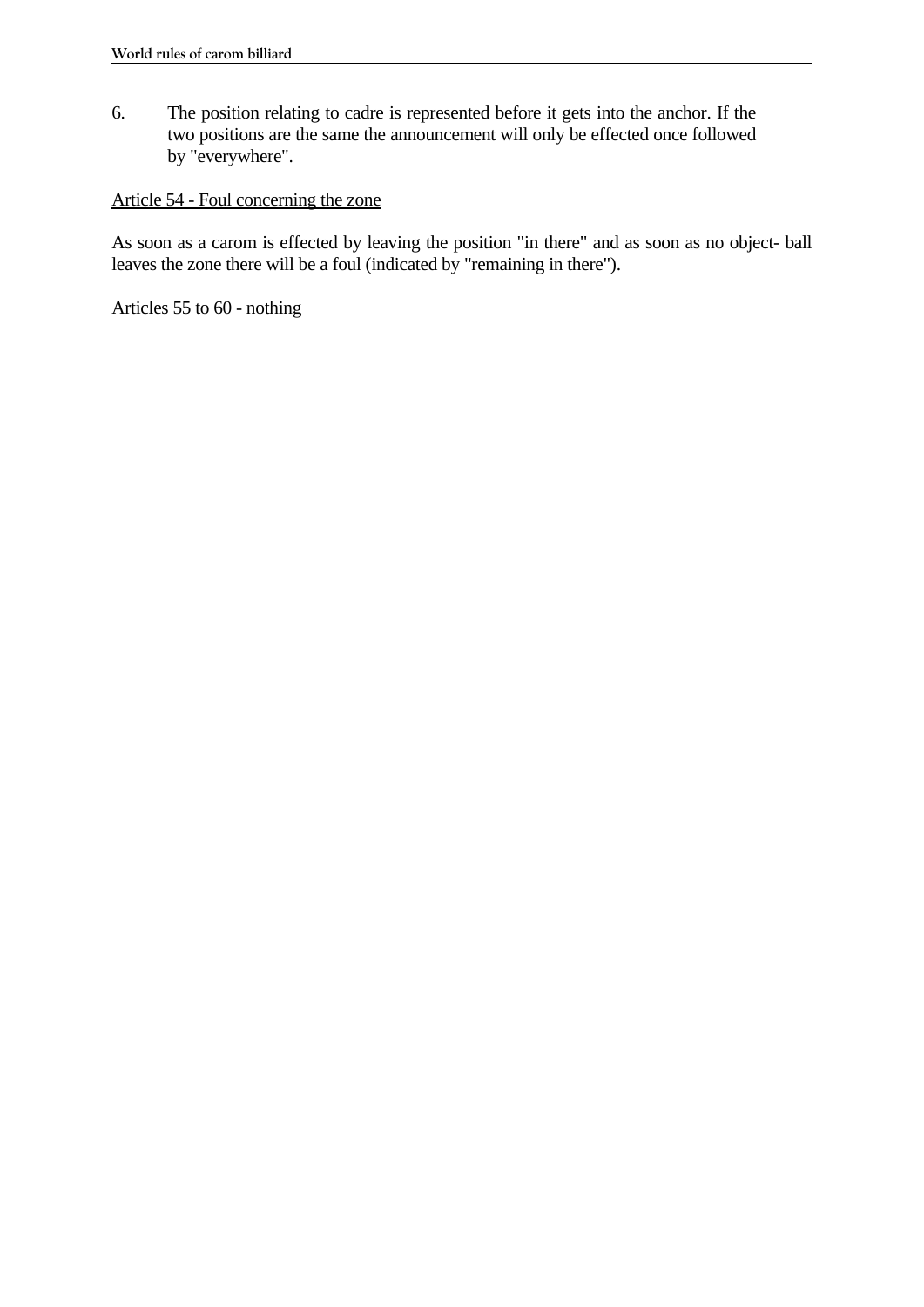# B - Partie libre

## Article 61 - Definition of the game

As far as the partie libre is concerned the player is allowed to execute succesively in the course of the same serie an unlimited number of cannons within the limit of the distance on the whole surface of the billiard except in the barred zones of the corner in which the game is regulated by the regulations of the articles 51 to 60.

Articles 62 to 70 - nothing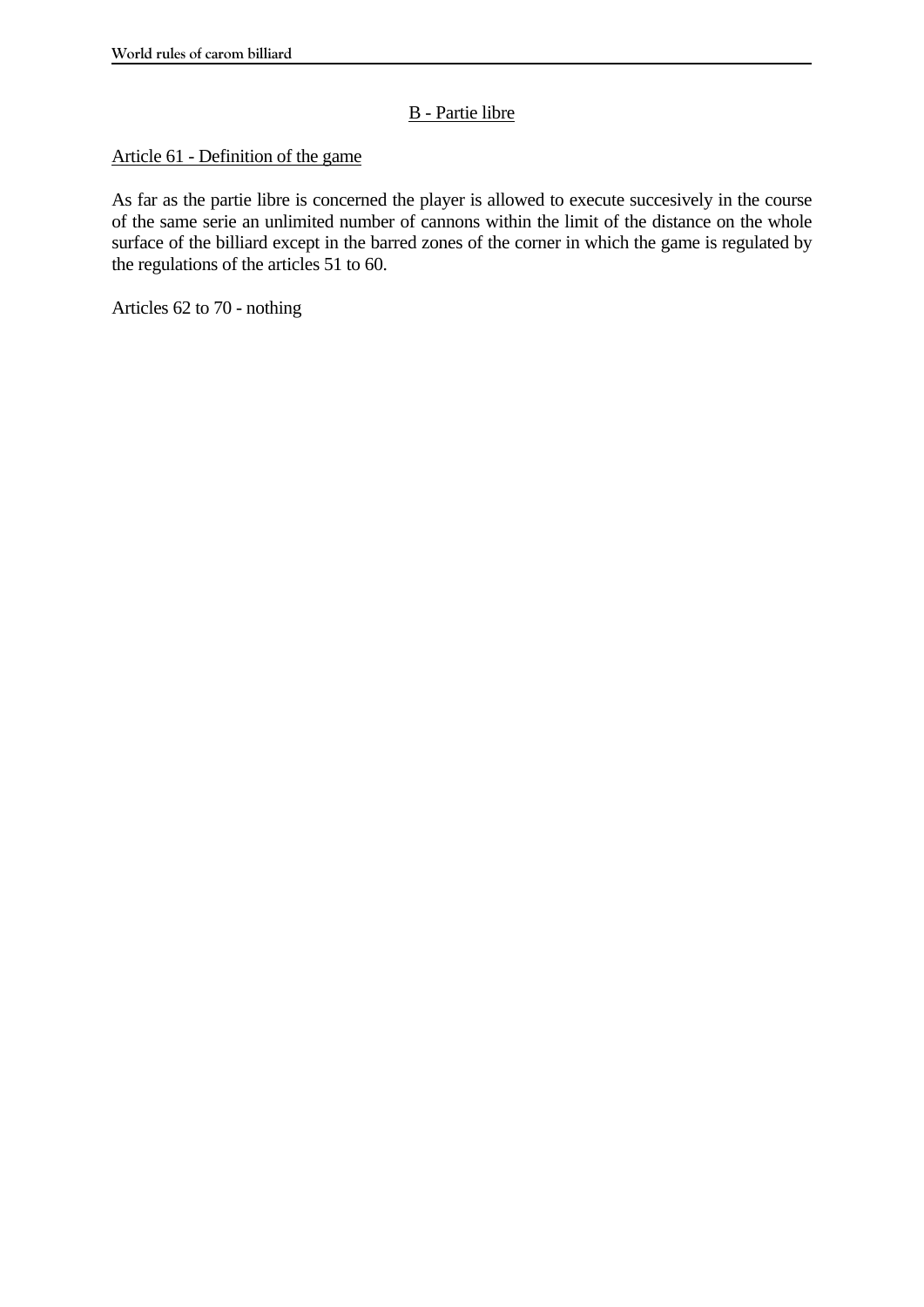# C - Cadres

## Article 71 - Definition

The cadre disciplines give the opportunity to several kinds of matches depending on the fact whether they are played with one or two strokes of 47 or 71 centimetres with additional squares. (paper C-D)

## Article 72 - Cadres and anchors

- 1. On the playing surface one draws as fine as possible with chalk, in pencil or with ink lines which form quadrilaterals called cadres. (barred zone)
- 2. Moreover, one draws at the end of each of these lines and astride them small additional squares whereby one of the sides smooths with the internal side of the cushion. These small squares are named anchors.
- 3. The prescriptions of the articles 51 to 60 are applicable as far as the line of the cadre and the cadres are concerned are also valid concerning the lines of the anchor and the anchors.

## Article 73 - Cadres of 47 cm and 71 cm with 2 strokes

- 1. Concerning the cadre of 47 cm one draws four lines which determine the following nine cadres on the billiard: three central rectangles within the length and six squares within the width. (paper C)
- 2. Concerning the cadre of 71 cm one draws three lines which determine the following six squares on the billiard: two central rectangles within the length and four squares within the width. (paper D)
- 3. As far as the cadre disciplines with two strokes are concerned the player does not have the right to execute succesively two cannons within the same cadre in the course of the serie without forcing at least one of the two object-balls to leave it by means of the second stroke.

## Article 74 - Cadre of 47 cm with 1 stroke

- 1. The article 73 is analogously applicable to the cadre of 47 cm with 1 stroke.
- 2. As far as the cadre disciplines with 1 stroke are concerned the player does not have the right to execute one single cannon within the same cadre in the course of the serie without forcing at least one of the two object-balls to leave it.

Articles 75 to 80 - nothing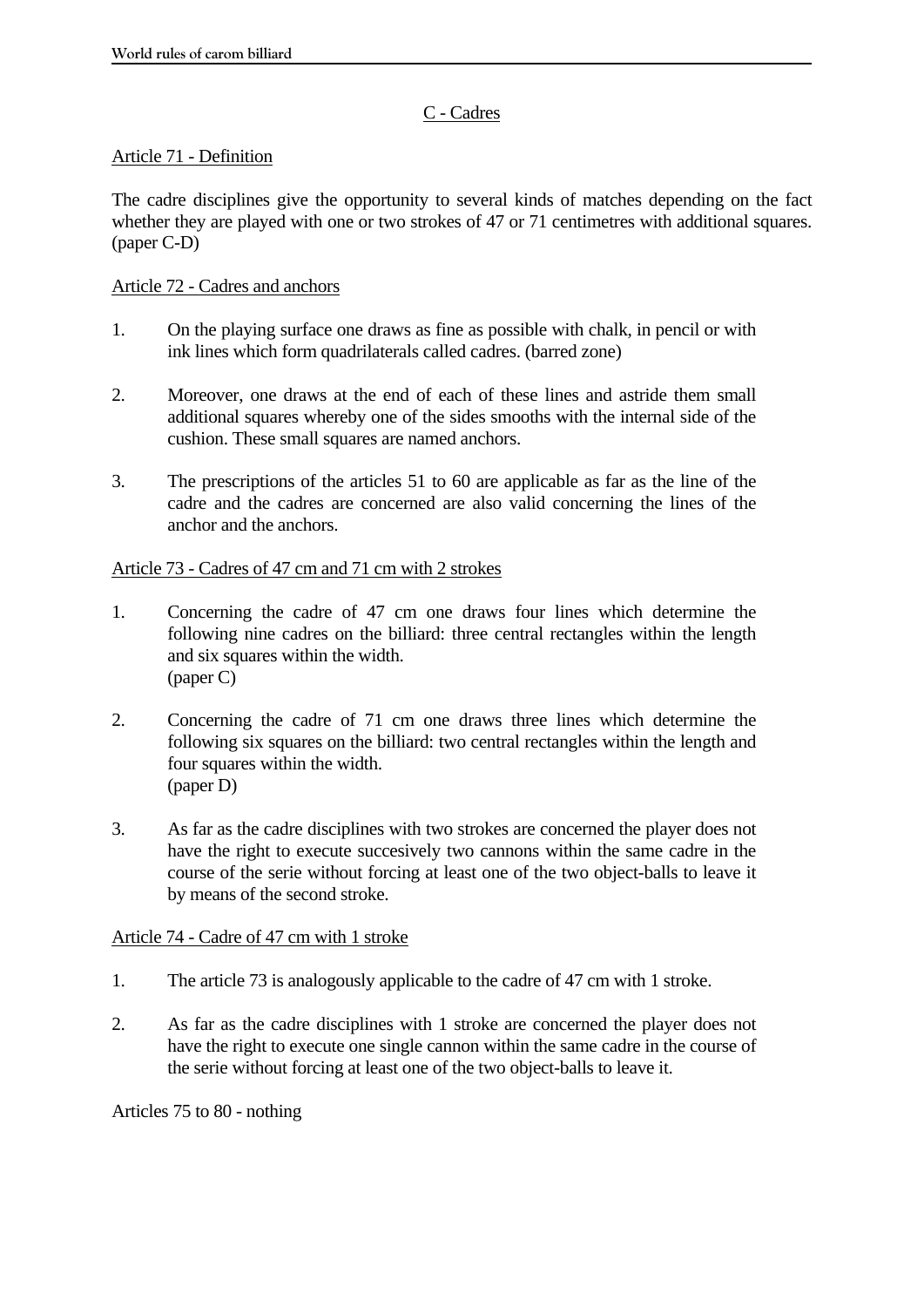### D - Cushion games

### Article 81 - Definition

There are two kinds of cushion games, one cushion and three cushions.

As far as these games are concerned the billiard is freed from any lines.

### Article 82 - One cushion

As far as one cushion is concerned the cue-ball must have come into contact with at least one cushion before touching the second object-ball if not there will be a foul. (indicated by "no cushion").

#### Article 83 - Three cushions

As far as three cushions is concerned the cue-ball must have come into contact at least three times with one or several cushions before touching the second object-ball if not there will be a foul (indicated by "no cushion" or "one cushion" or "two cushions").

Articles 84 to 90 - nothing